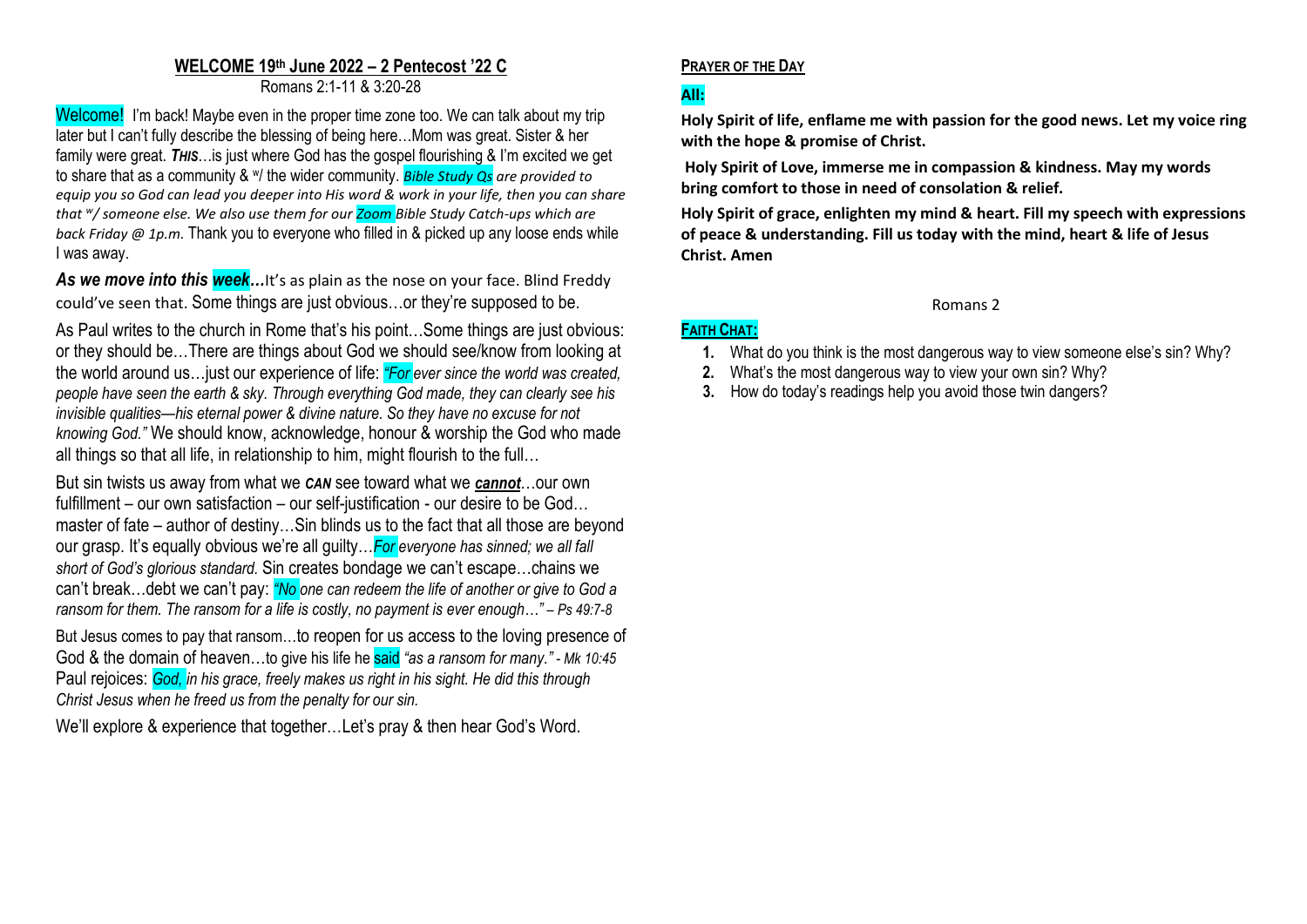## **2 PENTECOST '22 C – OPERATION GOSPEL: GOSPEL RANSOM**

Stop me if you've heard this one...A man walks into a bar...I was sure he'd duck! I'm sorry. Give me a 2 weeks in the US, add in jet lag...anything could happen. And I know if you have to draw pictures to explain...it was never funny in the 1<sup>st</sup> place. But some of you chuckled. Being polite perhaps but perhaps also a sign of what psychologists & hostage negotiators call "Stockholm Syndrome." Ever heard of that? What is it?

Well it's the not-uncommon phenomenon of a hostage taking the side of their captor even against their own best interests. It happens sometimes when someone is in a can't-escape situation & they begin to form a psychological bond w/ & find common ground/agreement <sup>w</sup>/ the person they can't get away from. It's that moment when someone who is trapped by another (held hostage) begins to adopt the worldview, ideology, perspective of their "keeper" & will at times even resist being set free… fight against being rescued…believe their captor is right to hold them & everyone out there is bad, wrong, or to blame... Seems weird...right?

Not really…We all have it. Sin creates just that sort of response in each of us. Sin is that captivating power that turns us against even our own best interests…life in its fullest flourishing best in relationship w/ God toward self-fulfillment = death…How? Well as we dig deeper in Paul's letter to the church in Rome…remember he begins <sup>w</sup>/ the understanding that we should know, acknowledge, honour & worship the God who made all things so that all of life, in relationship to him, might flourish to the full.

But we also know how that played out... Gen 3 tells the story. God creates man & woman *in his image* to *live in his presence* & *exercise his dominion rule administration* over all God has made…ensure it thrives & flourishes - is cared for sustained, & nurtured. No sooner does God say, "All this is yours! Name the animals. Make heaps of babies. Take care of this place as if it were your very own. *AND* stay away from that one tree over there..." than the question is asked, "Does God really have your best interest in mind? Can you really trust God for all of this? Wouldn't you really rather be like God & call the shots yourself?"

You know what's next...but what matters is the **next** bit...Of course the relationships fracture & God shows up to hear, *"It was the woman thou gavest me!" "It was the serpent who beguilest me!"* Shame, blame, fear at having been found out…Anyone here ever experience that? *You may think you can condemn such people, but you are just as bad, & you have no excuse!* Paul tells us what we hate to admit…sin is not some way back then thing…it's as real & as destructive & as deadly as us sitting here today. But I want us to understand something about sin…Please *no one* miss this. This is crucial Lots of Xns get this wrong…even Lutherans.

If you've hung out near the church long enough you've heard some pastor use the common Gk word for "sin":  $\eta \alpha \mu \alpha \rho \tau \iota \alpha$  - archery word... means "miss the mark." That part is right…most of us get the rest wrong…we think it means "by *this* much." Ground instead of target – tree instead of target – edge instead of bullseye. Wrong. That *"this much"* thinking means I can trivialize or rationalize or blame my sin away. Most of us were taught to think of sin as a moral lapse: violated a moral taboo or transgressed an ethical boundary…broke a commandment or 3. *Not near big enough.*

Sin according to the Bible is a more fundamental & deadly error. Sin means we aim at a target *of our own choosing* & end up shooting ourselves to death. Gen 3 again: "Does God really have your best interest in mind? Can you really trust God for all of this? Wouldn't you really rather be like God & call the shots yourself?" Scripture says sin is a fundamental betrayal of & rebellion against our God-given role as image-bearers & dominion-sharers. Sin means we aim at a target *of our own choosing* & end up shooting ourselves to death. *God will pour out his anger & wrath on those who live for themselves, who refuse to obey the truth & instead live lives of wickedness. "wickedness" better translated "going off apart from God's way."* There is nothing but death at the end of that journey of rebellion – sin – self-as-God.

Sin twists us away from trusting God for all things to trusting in ourselves for our own fulfillment – our own satisfaction – our self-worth & value before the world… Sin lies me into believing that I am the master of my fate & the author of my destiny. Sin blinds us to the fact that all those are beyond our grasp. The harder we strive grapple & clamour…the farther we fall into its grip & the emptier our hearts & lives become. Jesus said it, *"What does it profit someone to gain the whole world but lose their soul?"* Eventually…Stockholm Syndrome. We believe/cling to the lies as our own: God can't – won't – doesn't – isn't – I'm not… We adopt the ideology, worldview, & perspective of the broken world. We embrace its fears, anxieties, morality, values, attitudes, hopes & aspirations. Then sin says, "You are absolutely forsaken & forgotten …a victim of everything bad in life & have no hope ever...alone on this great sea of life in your little boat & that's all there is." Our strivings exhaust us. Shame guilt & anxieties devour us. Fears debilitate us. And wee resist that which would free us.

I know that's true because it has a hold on all of us…*You may think you can condemn such people, but you are just as bad, & you have no excuse! When you say they are wicked & should be punished, you are condemning yourself, for you who judge others do these very same things. --- For everyone has sinned; we all fall short of God's glorious standard* Jeremiah 2:13…Don't ever write off the OT: *"For my people have done two evil things: They have abandoned me — the fountain of living water. And they have dug for themselves cracked cisterns that can hold no water at all!*